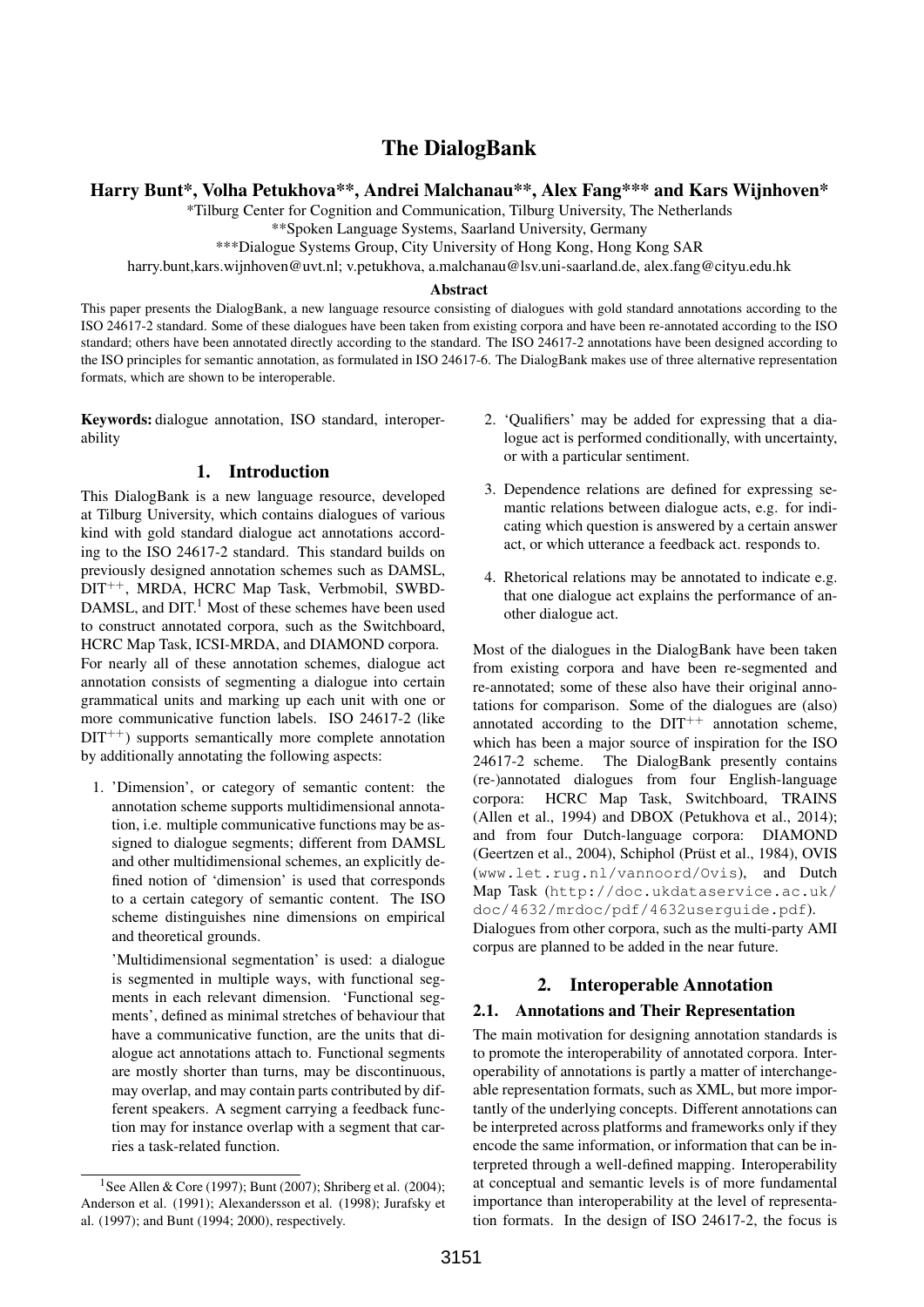therefore on the identification of empirically and theoretically well-motivated concepts and precise definitions.

ISO 24617-2 includes a comprehensive, applicationindependent annotation scheme with well-defined concepts and the markup language DiAML (Dialogue Act Markup Language), designed in accordance with the ISO Linguistic Annotation Framework  $(LAF)^2$  and the ISO Principles of Semantic Annotation ('SemAF Principles').<sup>3</sup> LAF makes a fundamental distinction between *annotation* and *representation*: 'annotation' refers to the linguistic information that is added to segments of language data, independent of format; 'representation' refers to the format in which an annotation is rendered. Following SemAF Principles, this distinction is implemented in the DiAML definition in the form of an *abstract syntax* that specifies a class of abstract *annotation structures*, which are set-theoretical constructs like pairs and triples, and a *concrete syntax* that specifies a rendering of these annotation structures in a reference format using XML. This reference format is called DiAML-XML. It uses abbreviated XML-expressions, is complete and unambiguous relative to the abstract syntax: (1) the concrete syntax defines a representation for every structure defined by the abstract syntax; and (2) every expression defined by the concrete syntax represents one and only one structure defined by the abstract syntax. A representation format with these properties is called *ideal*. Any ideal representation format can be converted through a meaning-preserving mapping to any other ideal representation format (see Bunt, 2010 for formal definitions and proofs).

The dialogues in the DialogBank have all been (re- )annotated using the DIAML markup language; some of them are represented in the DiAML-XML format; others are cast in one of two alternative tabular representation formats, defined in such a way that they are demonstrably ideal (complete and unambiguous) and that they are more convenient for human readers than DiAML-XML representations.

## 2.2. DiAML Representations in XML

The HRCR Map Task dialogues in the DialogBank are resegmented and re-annnotated using the ANVIL tool (Kipp, 2001), starting from raw speech. These annotations are represented in DiAML-XML, which makes use of two XML elements, one to represent dialogue acts and one to represent a semantic or pragmatic ('rhetorical') relation between dialogue acts. A <dialogueAct> element has attributes whose values represent (1) the speaker; (2) the addressee(s); (3) (optionally) possible other participants;  $(4)$ the communicative function; (5) the dimension; (6) qualifiers (if any); and (7) dependence relations. Example (1b) shows the representation of the annotation of the dialogue fragment in (1a), which contains a rhetorical relation (Elaboration) between the dialogue acts in 1 and 3, and a feedback dependence between the dialogue acts in 3 and 4.

- (1) a. 1. G: go south and you'll pass some cliffs on your right
	- 2. F: uhm...
	- 3. G: and some adobe huts on your left
	- 4. F: oh okay
	- b. <diaml xmlns="http://www.iso.org/diaml"> <dialogueAct xml:id="da1" target="#fs1" sender="#g" addressee="#f" dimension="task" communicativeFunction="instruct" />
		- <dialogueAct xml:id="da2" target="#fs2" sender="#f" addressee="#f" dimension="turnManagement" /> communicativeFunction="turnTake" />
		- <dialogueAct xml:id="da3" target="#fs2" sender="#f" addressee="#g" dimension="timeManagement" communicativeFunction="stalling" />
		- <dialogueAct xml:id="da4" target="#fs3" sender="#g" addressee="#f" dimension="task"
			- communicativeFunction="inform" />
		- <rhetoricalLink dact="#da4" rhetoAntecedent="#da1" rhetoRel="elaborate" />
		- <dialogueAct xml:id="da5" target="#fs4" sender="#f" addressee="#g" dimension="autoFeedback" communicativeFunction="autoPositive" feedbackDependence="#da1" "#da4" />  $\langle$  /diaml $>$

# 2.3. Representation in a Tabular Format

The re-annotation of the dialogues that were included in the DialogBank started in some cases from raw primary data or transcriptions, and in some cases from previous annotations in various formats, which mostly used the form of a table in which rows correspond to the segmentation; one column contains the transcribed speech; and the other column(s) contain the annotation. This is illustrated in Figure 1 for a fragment of a Switchboard dialogue, originally annotated according to the SWBD-DAMSL scheme and represented in a 3-column format, and in Figure 2 for the multidimensional annotation of a short dialogue fragment from the TRAINS corpus, using the DIT annotation scheme and the DitAT annotation tool (Geertzen, 20008).

The formats used in Figures 1 and 2 look rather different, and even more different from the XML format used in (1), yet they all contain essentially the same information. For example, the numbers in the first column in Fig. 1 as well as in Fig. 2 can be interpreted as identifiers of functional segments; the strings in the third column in both cases as containing the transcriptions of these segments; the second column in Fig. 2 as indicating the speaker of a segment (and, by implication for a two-person dialogue, the addressee), which in Fig. 1 is part of the information in the third column; and the other columns as representing the dialogue act annotations. The row numbered 1 in Fig. 2 thus corresponds to the following XML expression:

(2)  $\langle$ dialogueAct xml:id="da1" target="#fs1" sender="#s" addressee="#u" dimension="turnManagement" communicativeFunction="turnTake" />

<sup>2</sup> ISO 24612:2012; see also Ide & Romary (2004).

<sup>3</sup> ISO 24617-6; see also Bunt (2015).

<sup>&</sup>lt;dialogueAct xml:id="da2" target="#fs1" sender="#s" addressee="#u" dimension="contactManagement" communicativeFunction="contactIndication" /> <dialogueAct xml:id="da3" target="#fs1" sender="#s"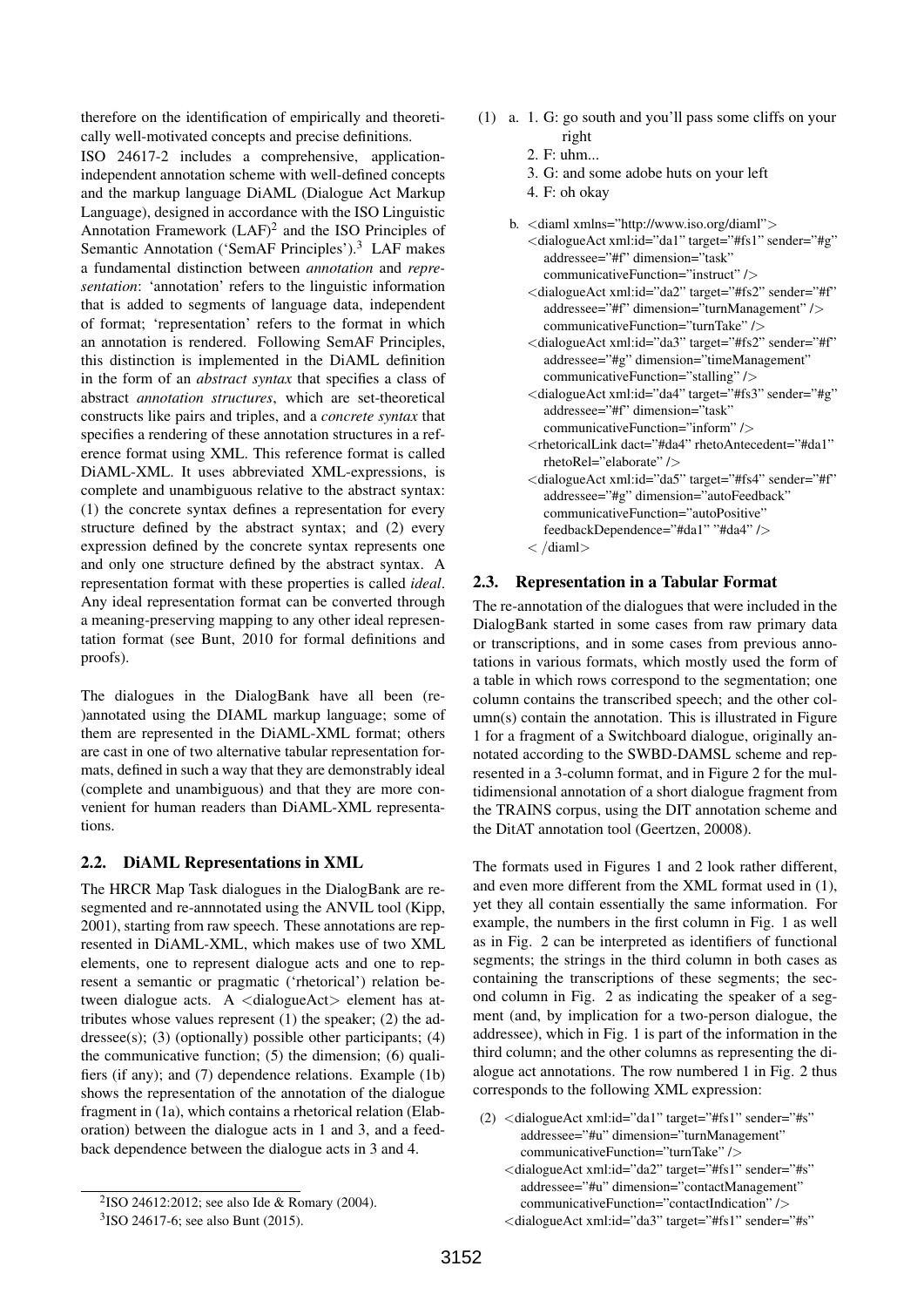| id                       | function | transcript                                                                                      |  |  |  |  |
|--------------------------|----------|-------------------------------------------------------------------------------------------------|--|--|--|--|
| $sw01-0105-0001-AO01-01$ | qw       | A.1 utt1: Jimmy, $\{D\$ so $\}$ how do you get most of your news? /                             |  |  |  |  |
| sw01-0105-0002-B002-01   | sd       | B.1 utt1: {D Well, [ I kind of, + {F uh, } I ] watch the {F uh, } national news                 |  |  |  |  |
| every day, for one /     |          |                                                                                                 |  |  |  |  |
| sw01-0105-0003-B002-02   | sd       | B.2 utt1 I also read one or two papers a day /                                                  |  |  |  |  |
| sw01-0105-0004-B002-03   | sd       | B.3 utt1: ${C \text{ and }  T \text{ in a, + } \Gamma \text{ m pretty much a } }$ news junkie / |  |  |  |  |
| sw01-0105-0005-B002-04   | sd       | B.4 utt1: ${C \text{ and } C$ I tune in to CNN a lot. /                                         |  |  |  |  |
| sw01-0105-0006-A003-01   | ba       | A.3 utt1: ${F Oh, }$ wow. /                                                                     |  |  |  |  |

Figure 1: Annotation in tabular form of Switchboard (SWBD-DA) dialogue fragment

| id             | sp | transcript       | Task   | Auto-      | Allo-  | Turn | Time     | Discourse   | Contact    | OC | PC | <b>SOM</b> |
|----------------|----|------------------|--------|------------|--------|------|----------|-------------|------------|----|----|------------|
|                |    |                  |        | Feedback   | Feedb. | Man. | Man.     | Structuring | Man.       | M  | M  |            |
|                | S  | hello            |        |            |        |      |          |             | Contact    |    |    | Initial    |
|                |    |                  |        |            |        |      |          |             | indication |    |    | greeting   |
| 2              |    | can I help you   |        |            |        |      |          | Offer       |            |    |    |            |
|                | u  | uhm,             |        |            |        | Turn | Stalling |             |            |    |    |            |
|                |    |                  |        |            |        | Take |          |             |            |    |    |            |
| $\overline{4}$ | u  | yes hello, maybe |        | Evaluation |        |      |          | Accept      |            |    |    |            |
|                |    |                  |        | positive   |        |      |          | Offer       |            |    |    |            |
| 5              |    | I'd like to take | Inform |            |        |      |          | Topic       |            |    |    |            |
|                |    | a tanker         |        |            |        |      |          | introduct.  |            |    |    |            |

Figure 2: Representation in tabular form of DIT annotations produced with the DitAT tool

addressee="#u" dimension="socialObligationsManage ment" communicativeFunction="initGreeting" />

The two tabular formats shown here are less expressive than the DiAML-XML format in that, firstly, the information assigned to dialogue segments is limited to communicative functions only (Fig. 1) or to communicative functions and dimensions (Fig. 2); and secondly only contiguous, nonoverlapping dialogue segments can be handled. The former limitation can be overcome by extending the information about a dialogue act in a cell of the table by adding qualifiers, dependences, and rhetorical relations. To overcome the latter limitation, and make the tabular representations compatible with the stand-off requirement of the ISO LAF, we will describe some further adjustments in Section 3. The resulting adaptations of the formats illustrated in Figures 1 and 2 are called DiAML-TabSW and DiAML-MultiTab, respectively, and will be shown to be ideal – complete and unambiguous.

# 3. Interoperability of Representation Formats

## 3.1. Abstract Syntax and Alternative Representations

The introduction in the ISO standard of an abstract syntax, besides a concrete representation format, was to allow precise determination of the interoperability of alternative representations. Figure 3 displays the relations between an abstract syntax, one or more alternative ideal representation formats, and the semantics of a markup language according to SemAF-Principles.

Since the DiAML-XML format is defined in such a way that it is both complete and unambiguous, a function *FXML* can be defined that maps annotation structures as defined by the abstract syntax to an XML expression; due to the



Figure 3: Abstract and concrete syntax, and semantics

unambiguity, this function has an inverse  $F_{XML}^{-1}$  which maps any DiAML-XML expression to the annotation structure that it represents.

A tabular representation can be formally defined as a matrix of which each row is an *n*-tuple of elements corresponding to the contents of its cells. Using this formalization, the functions *FMultiTab* and *FTabSW* are specified below, proving that the modified tabular formats MultiTab and TabSW are complete. Similarly, defining their inverses  $F_{MultiTab}^{-1}$  and  $F_{TabSW}^{-1}$ , shows their unambiguity. As a result, the composition of functions such as

$$
(3) \ C_{MultiTab \to XML} = F_{XML} \ o \ F_{MultiTab}^{-1}
$$

defines a conversion from annotations, represented in the DiAML-MultiTab format to representations in the DiAML-XML format. The inter-convertability of the three formats will be exploited in the DialogBank by allowing the user to view the annotations in the form that is most convenient to them, as well as by converting the tabular formats to the XML format for automatic processing.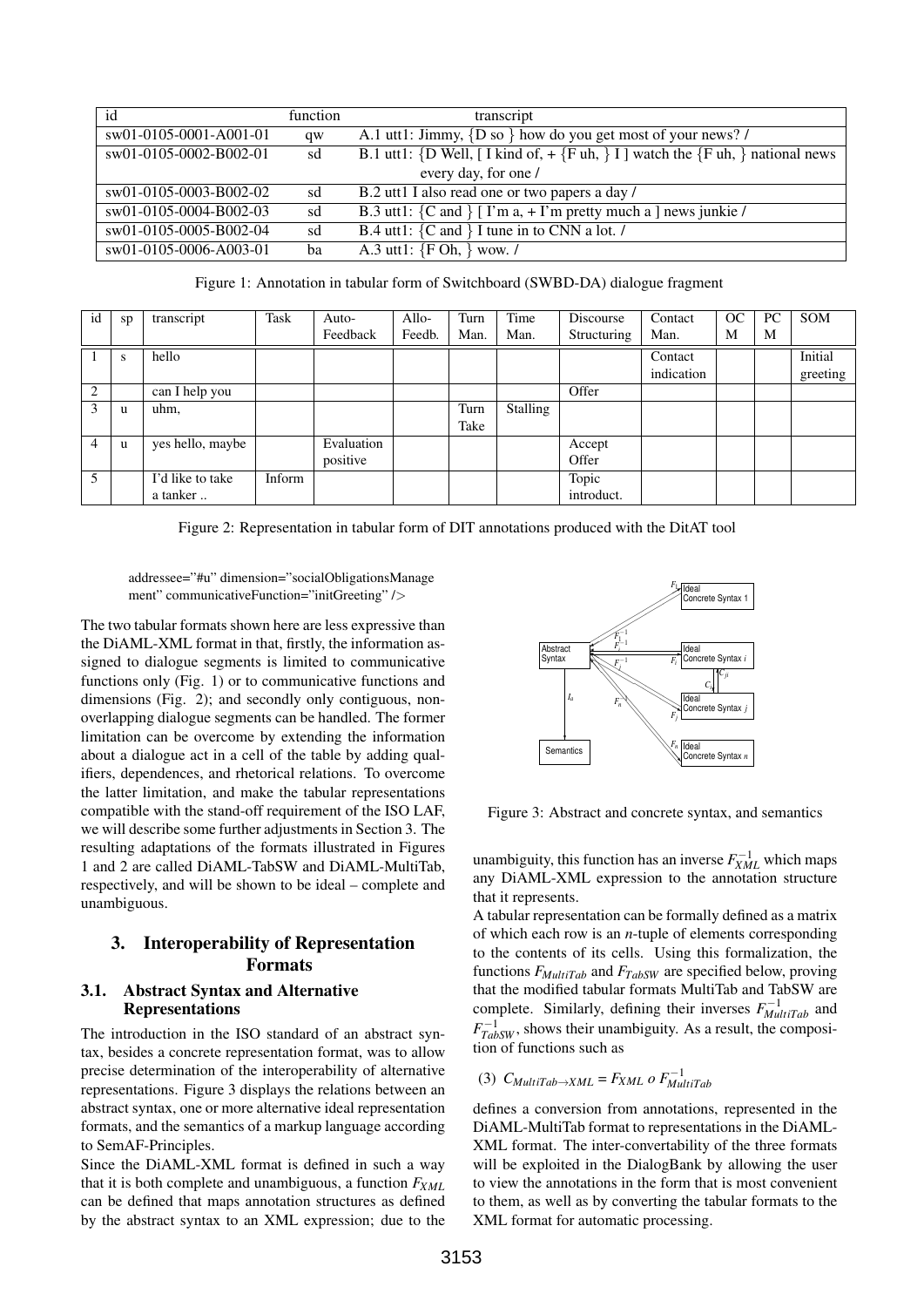## 3.2. Abstract Syntax

The abstract syntax of DiAML reflects the conceptual analysis of dialogue acts according to Dynamic Interpretation Theory (DIT), which underlies the  $DT^{++}$  and ISO 24617-2 annotation schemes. On this analysis, a dialogue act is characterized by seven elements: (1) a sender; (2) one or more addressees; (3) zero or more other participants, such as an audience; (4) a communicative function; (5) a dimension; (6) zero or more qualifiers; (7) zero or more dependence relations.

Two types of dependence relations are distinguished. A 'functional' dependence occurs when a dialogue act is semantically dependent on one or more previous dialogue acts due to having a communicative function of a responsive character. This is for example the case for answers, whose meaning is partly determined by the question which is being answered, but also for the acceptance or rejection of offers, suggestions, requests, and the acceptance of apologies and thankings. The subset *RSP* of the set of communicative functions, defined as part of the conceptual vocabulary, contains these communicative functions.

Feedback acts provide or elicit information about the processing of something that was said earlier in the dialogue, such as its perception or its interpretation, and their meaning often depends on that. Positive feedback utterances like *"OK"* and *"Yes"*, and negative ones like *"What?"* and *"Excuse me?"* illustrate this phenomenon. While positive feedback acts are typically about the processing of previous dialogue acts, negative feedback acts are often about a problem in understanding something, and may thus refer to a segment of speech rather than to its interpretation as a dialogue act. ISO 24617-2 therefore allows feedback dependence relations to have both dialogue acts and markables as antecedent arguments.

Note that a dialogue act can either have a functional dependence relation or a feedback dependence relation to one or more other dialogue acts (or markables), but not both. Only dialogue acts in one of the two feedback dimensions can have a feedback dependence relation, and only dialogue acts with a responsive communicative function ( $f \in RSP$ ) have a functional dependence relation; such a function can be either a general-purpose one, like Answer, Agreement, or Correction, or a dimension-specific one, such as Return Greeting, Accept Apology, Self-Correction and Completion. A dialogue act in one of the feedback dimensions that has a responsive general-purpose function has a functional dependence relation; all other acts in a feedback dimension have a feedback dependence relation. The following specification lists the possible dependences of a dialogue act:

(4) Dependence relations:

- 1. Every dialogue act with a responsive communicative function has a functional dependence relation.
- 2. Every dialogue act in the Auto-Feedback or the Allo-Feedback dimension that does not have a responsive communicative function has a feedback dependence relation.

3. No other dialogue acts have functional or feedback dependence relations.

Since a dialogue act can have a functional or a feedback dependence relation but not both, the component in a dialogue act annotation structure (the component  $\Delta$  in (7)) can be simply be the set of antecedents that the dialogue act depends on.<sup>4</sup> Since responsive dialogue acts and feedback acts are semantically incomplete without the specification of functional and feedback dependences, these are part of the structures that are used to annotate such acts.

A dialogue act may, finally, also be related to other dialogue acts through rhetorical relations, as in (5).

- 1. A: it ties you on in terms of the technology and the complexity that you want
- 2. A: like for example voice recognition

(5)

3. A: because you might need to power a microphone and other things

In this example<sup>5</sup> we see three functional segments, where the second is related to the first through an *Exemplification* relation, and the third to the first through an *Explanation* relation.

Different from functional and feedback dependence relations, rhetorical relations are not part of the meaning of a dialogue act, but add information to the way a fully defined dialogue act is used to establish a semantic relation to other dialogue acts (or how their semantic contents are related – see Petukhova et al., 2011). They are therefore not part of an entity strucutre that describes a dialogue act, but they occur in link structures that relate dialogue acts.

An abstract syntax consists in general of: (a) a specification of the elements from which annotation structures are built up, called a 'conceptual inventory', and (b) a specification of the possible ways of constructing annotation structures using these elements. The DiAML abstract syntax is defined by the following specification:

#### Specification 1. DiAML abstract syntax. a. Conceptual inventory

The DiAML conceptual inventory consists of six sets:

- 1. a set of dimensions (ten in the case of  $DT^{++}$ ; nine in ISO 24617-2; these include the dimensions *Task*, *Auto-Feedback* and *Allo-Feedback*);
- 2. a set of communicative functions, partitioned into 'general-purpose' functions, which can be used in any dimension, and sets of 'dimension-specific' functions for each dimension except *Task*. A subset *RSP* of the set of communicative functions is specified as the 'responsive' communicative functions (including both general-purpose and dimension-specific functions);

<sup>&</sup>lt;sup>4</sup>This is a small technical improvement over the definition of the DiAML abstract syntax in ISO 24617-2: 2012.

<sup>5</sup>From the AMI corpus, see http://corpus. amiproject.org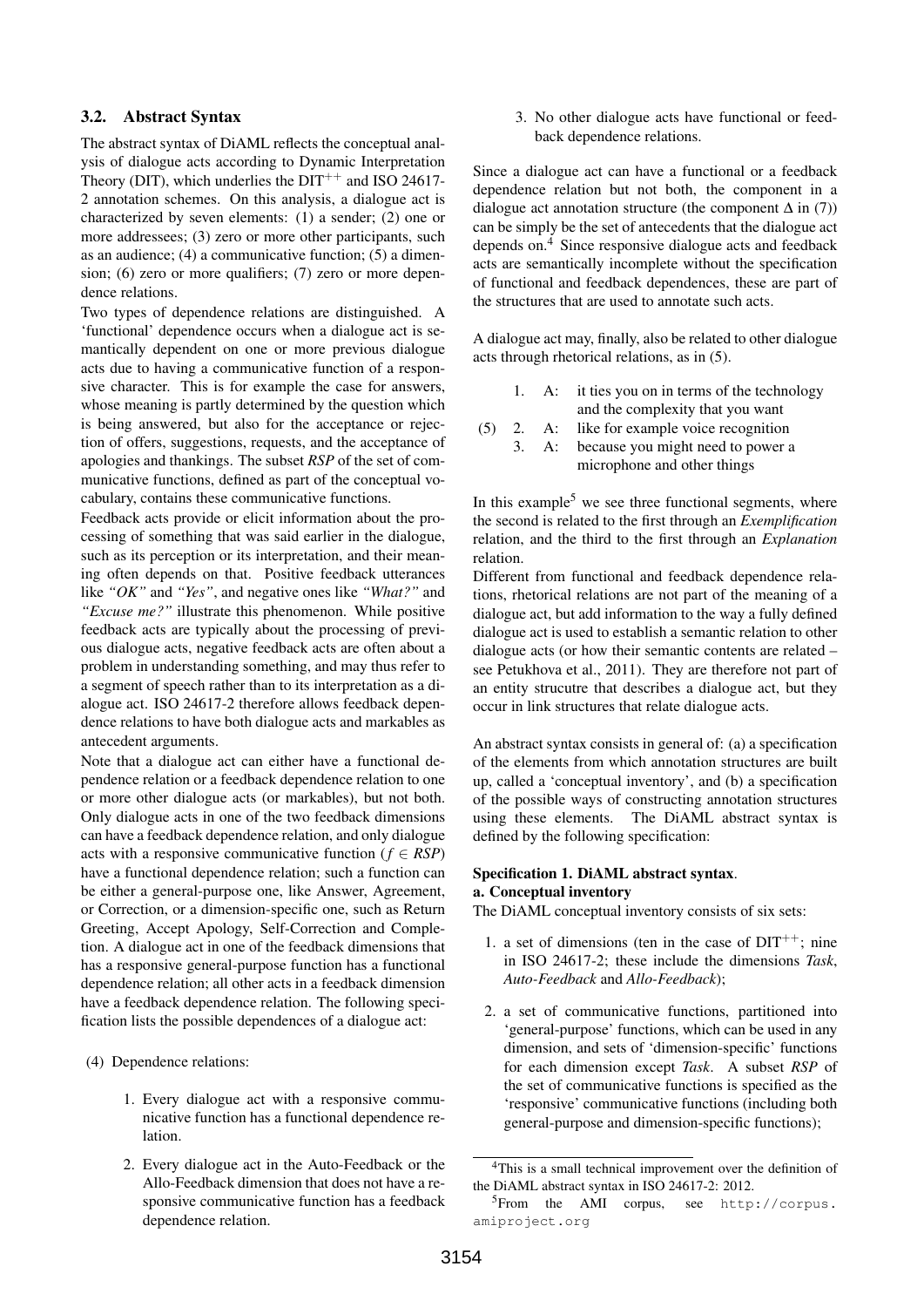- 3. a set of qualifiers that can be associated with dialogue acts, partitioned into subsets for certainty, conditionality, and sentiment;
- 4. a set of rhetorical relations that can hold between dialogue acts (or their semantic contents);
- 5. a set of dialogue participants, including possible sideparticipants or audiences, besides actively participating speakers and addressees;
- 6. a set of functional segments of primary data.

The sets of functional segments and dialogue participants are specific for a particular annotation task; the other concepts are tasl-independent.

#### b. Annotation structures

An annotation structure is a set  $\{\varepsilon_1, \ldots, \varepsilon_k, L_1, \ldots, L_m\}$  consisting of the entity structures  $\{\varepsilon_1, \ldots, \varepsilon_k\}$ , with  $k \ge 1$ , and the link structures  $\{L_1, \ldots, L_m\}$  (with  $m \geq 0$ ). Entity structures contain semantic information about a functional segment; link structures describe semantic relations between functional segments. An entity structure in DiAML is a pair

$$
(6) \varepsilon = \langle m, \alpha \rangle
$$

consisting of a functional segment *m* (a 'markable') and the characterization of a dialogue act, which is either a 6-tuple (7a) or a 7-tuple (7b), where *S* is the sender of the dialogue act; *A* is a non-empty set of addressees; *H* is a (possibly empty) set of other dialogue participants; *d* is a dimension; *f* is a communicative function; *Q* is a (possibly empty) set of qualifiers, and  $\Delta$  is a set of other dialogue acts that the dialogue act in focus depends on.

(7) a. 
$$
\alpha = \langle S, A, H, d, f, Q \rangle
$$
  
b.  $\alpha = \langle S, A, H, d, f, Q, \Delta \rangle$ 

Case (7a) occurs when the communicative function *f* is not a responsive one and the dialogue act does not belong to the auto- or the allo-feedback dimension.

A link structure is a triple  $\langle \varepsilon, E, \rho \rangle$  consisting of an entity structure  $\varepsilon$ , a non-empty set  $E$  of entity structures, and a rhetorical relation  $\rho$ , which relates the dialogue act  $\alpha$  in  $\varepsilon$ to the entity structures in *E*.

## 3.3. DiAML Representations

#### 3.3.1. Anchoring Annotations in Primary Data

Representation in DIAML relies on a three-level architecture: (1) a primary source, which may correspond to a speech recording, textual transcription or any further lowlevel annotation thereof; (2) the marking of functional segments in the primary source; (3) the actual dialogue act information associated with a functional segment. Di-AML annotation is concerned with level (3) and follows the stand-off annotation approach: annotations refer to segments of the primary data specified at level (2), and the primary data are kept separate. This is quite clear in DiAML-XML representations, such as (1), where functional segments appear as the values of the 'target' attribute, which

- $\langle$  2xml version="1.0" encoding="UTF-8"?>
- <TEI xmlns="http://www.tei-c.org/ns/1.0">

```
<body / >
```
 $\langle \text{div}\rangle \langle \text{head}\rangle$ The dialogue turns, segmented into words (TEIcompliant)</head>

```
\langle u \rangle</u>
\langle w \rangle xml:id="w1">right\langle w \rangle\langle w \rangle xml:id="w2">go\langle w \rangle\langle w \rangle xml:id="w3">south\langle w \rangle\langle w \rangle xml:id="w4">and\langle w \rangle\langle w \rangle xml:id="w5">you'll\langle w \rangle\langle w \rangle xml:id="w6">pass\langle w \rangle\langle w \rangle xml:id="w7">some\langle w \rangle\langle w \rangle xml:id="w8">cliffs\langle w \rangle\langle w \rangle xml:id="w9">on\langle w \rangle\langle w \rangle xml:id="w10">your\langle w \rangle\langle w \rangle xml:id="w11">right\langle w \rangle\langle /u \rangle
```
 $\langle$ div $\rangle$  $\langle \text{div}\rangle$  <head>Identification of functional segments  $\langle \text{head}\rangle$ 

<spanGrp xml:id="ves1" type="functionalVerbalSegment">

- $\langle$ span xml:id="ts1" type="textStretch" from="w1" to="w1"/ $>$ </spanGrp>
- <fs type="functionalSegment" xml:id="fs1"/>
- <f name="verbalComponent" fVal="#ves1"/ ><fs/ >
- $\langle$ spanGrp xml:id="ves2" type="functionalVerbalSegment">  $\langle$ span xml:id="ts2" type="textStretch" from="w2" to="w11"/>
- $\langle$ /spanGrp $>$
- <fs type="functionalSegment" xml:id="fs2">
- <f name="verbalComponent" fVal="#ves2"/></fs>
- $\langle$ /div $\rangle$

Figure 4: TEI-compliant segmentation of primary data.

are assumed to be given as markables. Figure 4 shows how these markables can be defined at level 2 in a TEIcompliant way.

To make the tabular representation formats shown in Figures 1 and 2 fit into this 3-level architecture, these formats were modified as described in the next subsections.

#### 3.3.2. DiAML-TabSW

First, it may be noted that the third column in Fig. 1 represents three things: the speaker, the slash units into which a turn may be subdivided ('utt1' etc.), and a transcript of what the speaker said (with in-line markups, mostly related to disfluencies). These ingredients were separated by introducing a column to represent the speaker, and replacing the 'utt1' marks by functional segment identifiers in the leftmost column, where they replace the contents shown in Fig. 1; in fact, the replacing identifiers are references to specifications of stretches of the primary data in a separate file, for instance as a sequence of word tokens or as a stretch of speech with a given start- and end point. This file corresponds to level (2) in the 3-level architecture, and forms an implementation of stand-off annotation in tabular form that remedies the limitations of the Fig. 1 representation of being unable to deal with discontinuous or overlapping functional segments. For example, the discontinuous functional segment sw01-0105.fs3 in Fig. 5 is specified in the file sw01-0105-fs as consisting of the word tokens w12, w13, w14, and w16 (I, kind, of, I). For the sake of readability, the

<sup>&</sup>lt;/body>

 $<$ /TEI $>$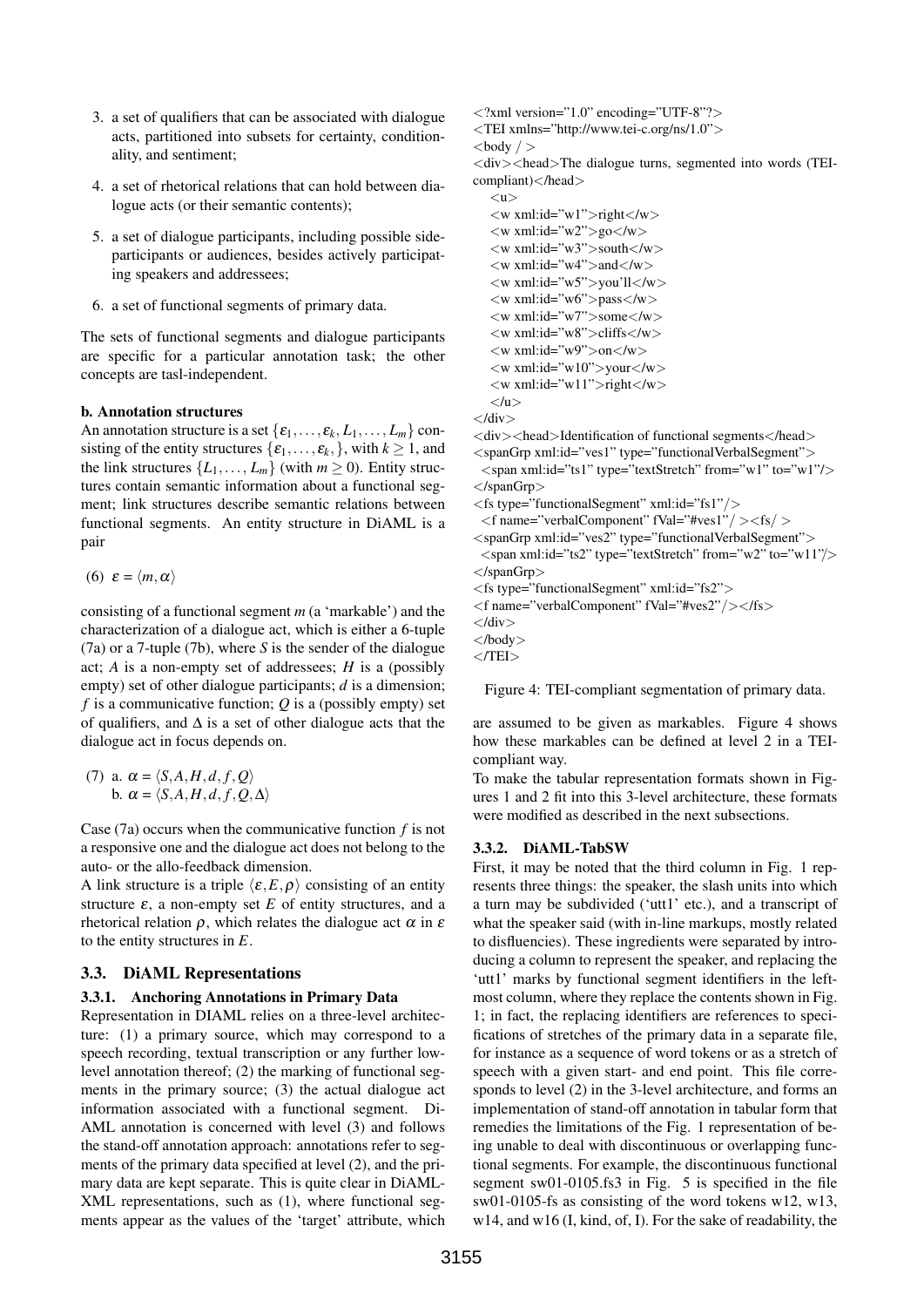| markables         | ID   | Dialogue acts              | Sp             | FS text                  | Turn transcript                                     |
|-------------------|------|----------------------------|----------------|--------------------------|-----------------------------------------------------|
| sw01-0105-fs.1    | da1  | Ta:setQuestion             | A              | Jimmy, so how do you     | Jimmy, $\{D\$ so $\}$ how do you                    |
|                   |      |                            |                | get most of your news?   | get most of your news? /                            |
|                   |      |                            | $\overline{B}$ |                          | $\{D \text{ Well}, \}$ [ I kind of, + $\{Fuh, \}$ ] |
|                   |      |                            |                |                          | I ] watch the, national news every                  |
|                   |      |                            |                |                          | day, for one. / I also read one or                  |
|                   |      |                            |                |                          | two papers a day $/$ {C and } [ I'm a,              |
|                   |      |                            |                |                          | + I'm pretty much a ] news junkie /                 |
|                   |      |                            |                |                          | {C and } I tune in to CNN a lot. /                  |
| sw01-0105-fs.2    | da2  | TiM:stalling               | $B$ :          | Well,                    |                                                     |
|                   | da3  | TuM:turnTake               |                |                          |                                                     |
| $sw01-0105$ -fs.3 | da4  | OCM:selfCorrection         | B              | I kind of, I             |                                                     |
| w16               |      |                            | B              |                          |                                                     |
| $sw01-0105-fs.4$  | da5  | TiM; stalling              | B              | uh                       |                                                     |
| sw01-0105-fs.5    | da6  | Ta: answer (da2)           | B              | I watch the national     |                                                     |
|                   |      |                            |                | news every day, for one  |                                                     |
| $sw01-0105$ -fs.6 | da7  | TiM:stalling               | B              | uh                       |                                                     |
| sw01-0105-fs.7    | da8  | Ta:answer (da2)            | B              | I also read on or        |                                                     |
|                   |      | (Expansion foregr da7)     |                | two papers a day         |                                                     |
| sw01-0105-fs.8    | da9  | TuM:turnKeep               | B              | and                      |                                                     |
| sw01-0105-fs.9    | da10 | Ta:inform                  | B              | I'm pretty much a        |                                                     |
|                   |      |                            |                | news junkie              |                                                     |
| sw01-0105-fs.10   | da11 | OCM:selfCorrection         | B              | I'm a, I'm pretty much a |                                                     |
| sw01-0105-fs.11   | da12 | TuM:turnKeep               | B              | and                      |                                                     |
| sw01-0105-fs.12   | da13 | Ta: answer (da2)           | B              | I tune in to CNN a lot   |                                                     |
|                   |      | (Expansion foregr da7, d9] |                |                          |                                                     |
| sw01-0105-fs.13   | da14 | AuF:autoPositive           | $\overline{A}$ | Oh, wow.                 | Oh, wow.                                            |

Figure 5: ISO 24617-2 annotation of dialogue fragment in Fig. 1, represented in DiAML-TabSW format.

text of a functional segment is represented in an extra column (column 5 in Fig. 5); the transcripts of speaker turns were retained as in Fig. 1, allowing one to see immediately where a functional segment occurs. The textual information in the columns 4 and 5 in Fig. 5 is strictly speaking redundant, and has no formal status in DiAML, but makes the annotations more readable. $6$  Contentwise, the most significant modification is the replacement in the second column of the SWBD-DAMSL tags by the DiAML representation of (1) communicative function; (2) dimension; (3) qualifiers (if any); and (4) dependences (if any) - and this for all dialogue acts expressed by the functional segment of that row. Figure 5 shows the resulting DiAML-TabSW format applied to the same dialogue fragment as Fig. 1.

## 3.3.3. DiAML-MultiTab

The tabular representation format produced by the DitAT tool for DIT annotations, shown in Fig. 2, was likewise modified in order to be fully ISO-compliant. The identifiers of functional segments in the leftmost column in Fig. 2 were replaced by references to the functional segment specifications. The 'transcript' column in Fig. 2 was split into a column containing functional segment texts and one containing turn transcripts.

The Contact Management column in Fig. 2 was deleted, since this dimension has not been adopted in ISO 24617- 2. Like in DiAML-TabSW, the contents of the cells in the dimension columns were enriched to contain complete di-

alogue act information according to ISO 24617-2. The resulting format is shown in Fig. 6.

# 3.4. Encodings and Mappings

Functional and feedback dependence relations give rise to nested structures in the abstract syntax. For example, an answer by participant A to a question by participant B about the task domain takes the form of an entity structure with the following schematic form (for simplicity omitting empty sets of 'other participants' and qualifiers):

## $\langle m, \langle A, B, Task, answer, \langle m, \langle B, A, Task, question \rangle \rangle \rangle$

'Flat' representation of annotation structures is made possible by the introduction of identifiers for dialogue act representations and using these to refer from one dialogue act to another, as in Fig. 5 for dialogue act da6.

In a tabular format, rhetorical relations are are most conveniently rendered as a property of the second argument of a relation, since this is typically where the existence of a rhetorical relation becomes apparent; see e.g. dialogue act da8 in Fig. 5.

DiAML annotation structures can be represented in MultiTab through the following procedure, which defines the encoding function *FMultiTab*.

# Specification 2. Encoding DiAML annotation structures in DiAML-MultiTab representation format.

For a given annotation structure  $\{\varepsilon_1, \ldots, \varepsilon_k, L_1, \ldots, L_m\}$ :

1. Step 1: introduction of identifiers for entity structures. Sort the entity structures  $\varepsilon_1, \ldots, \varepsilon_k$  according to their markables. Sort entity structures with the same mark-

 $6$ See ISO Principles or Bunt (2015) for the use of elements in a concrete representation that have no correspondence to elements in the underlying abstract syntax.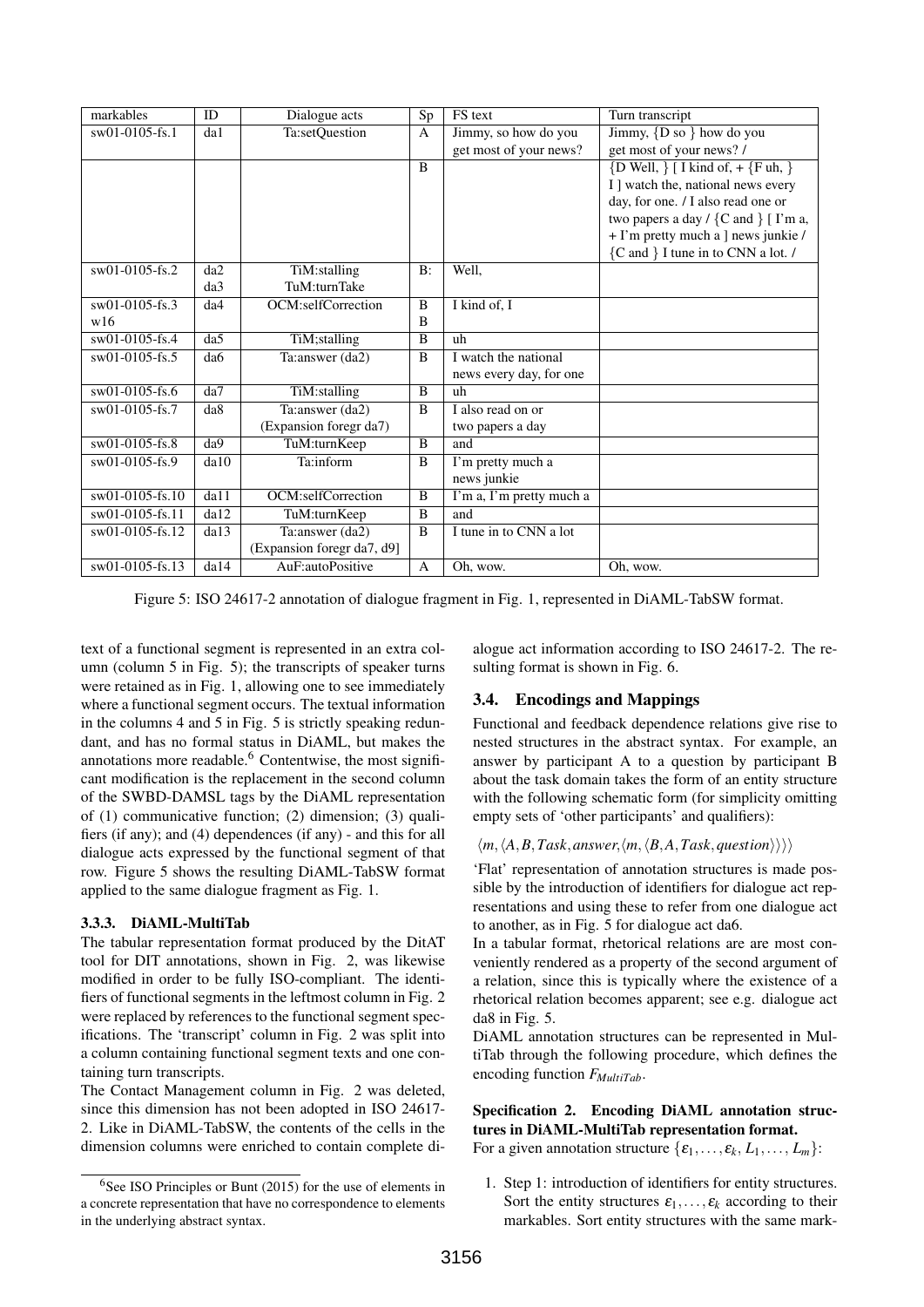| markables   | sp | fs text        | turn transcript  | Task    | Auto-      | Turn     | Time         | Discourse   | Soc.Obl.    |
|-------------|----|----------------|------------------|---------|------------|----------|--------------|-------------|-------------|
|             |    |                |                  |         | Feedback   | Man.     | Man.         | Structuring | Man.        |
|             |    |                | hello, can I     |         |            |          |              |             |             |
|             |    |                | help you         |         |            |          |              |             |             |
| $TR1-fs.1$  | S  | hello          |                  |         |            |          |              |             | da1:Initial |
|             |    |                |                  |         |            |          |              |             | Greeting    |
| $TR1$ -fs.2 | S  | can I          |                  |         |            |          |              | da2:Offer   |             |
|             |    | help you       |                  |         |            |          |              |             |             |
|             |    |                | uhm, yes hello,  |         |            |          |              |             |             |
|             |    |                | maybe, I'd like  |         |            |          |              |             |             |
|             |    |                | to take a tanker |         |            |          |              |             |             |
|             |    |                | with orange      |         |            |          |              |             |             |
|             |    |                | juice from       |         |            |          |              |             |             |
| $TR1-fs.3$  | u  | uhm            |                  |         |            | da3:Turn | da4:Stalling |             |             |
|             |    |                |                  |         |            | Take     |              |             |             |
| $TR1-fs.4$  | u  | yes hello      |                  |         | da5: Pos.  |          |              |             |             |
|             |    |                |                  |         | $d$ a $1)$ |          |              |             |             |
| $TR1-fs.5$  | u  | yes maybe      |                  |         |            |          |              | da6: Accept |             |
|             |    |                |                  |         |            |          |              | Offer(da2)  |             |
|             |    |                |                  |         |            |          |              | [uncertain] |             |
| $TR1$ -fs.6 | u  | I'like to take |                  | $da7$ : |            |          |              |             |             |
|             |    | a tanker       |                  | Inform  |            |          |              |             |             |

Figure 6: ISO 24617-2 annotation of TRAINS dialogue fragment represented in DiAML-MultiTab format

able according to their dimension, with Task  $= 1$ , Auto-Feedback =  $2$ , Allo-Feedback =  $3$ , Turn Management  $= 4$ , Time Management  $= 5$ , Own Communication Management = 6, Partner Communication Management  $= 7$ , Discourse Structuring  $= 8$ , Social Obligation Management  $= 9$ . Assign to each entity structure an index corresponding to its position in the resulting ordering.

Output of this step is a set  $E = \{ \langle \varepsilon_i, i \rangle, \dots, \langle \varepsilon_n, n \rangle \}$  of entity structures with indices.

- 2. Step 2: extraction of elements for cells in DiAML-MultiTab cells from indexed entity structures:  $T_e(\langle\langle m,\langle S,A,H,d,f,Q,\Delta\rangle\rangle,i)\rangle = \langle\langle m,\langle S,A,H,\langle d,\rangle\rangle\rangle,i\rangle)$  $\langle i, f, Q, \Delta \rangle \rangle \rangle \rangle$
- 3. Step 3: restructuring the information in link structures in entity-like form. If  $L = \langle \varepsilon_1, \{\varepsilon_2, ..., \varepsilon_k\}, \rho \rangle$ , with  $\varepsilon_1$  $= \langle m_1, \langle S_1, A_1, H_1, d_1, f_1, Q_1, \Delta_1 \rangle$ , then  $T_L(L) = \langle m_1, \langle S_1, A_1, H_1, \langle d_1, \langle i_1, f_1, Q_1, \Delta_1 \rangle \rangle$  $\langle \rho, \rho_1, \{i_2, ..., i_k\}\rangle\rangle\rangle$

where  $\rho_1$  is the argument role of the related dialogue  $\arctan(z)$ <sup>7</sup>;  $i_2, \ldots, i_k$  are the indices of the structures  $\{\langle \varepsilon_2, i_2 \rangle, ..., \langle \varepsilon_k, i_k \rangle\}$ , built in step 1.

The structures buit in this step are copies of structures built in step 2, extended with information from rhetorical links. The next step will eliminate duplicated information by merging the structures with and without rhetorical link information.

4. Step 4: merge of structures built in the previous two steps with and without rhetorical link information. This merge operation succeeds only if both arguments

are identical except that one of them has additional rhetorical link information specified.

5. Step 5 finally forms combinations of all the structures constructed so far that have the same markable. This operation is defined as:  $\langle m, \langle S, \langle d_1, \alpha \rangle \rangle \rangle \oplus$  $\langle m, \langle S, \langle d_2, \beta \rangle \rangle \rangle = \langle m, \langle S, \{ \langle d_1, \alpha \rangle, \langle d_2, \beta \} \rangle \rangle$ 

These steps produce a set of structures of the form  $\langle m, S, A, H, \{\langle d_1, \alpha_1 \rangle, \ldots, \langle d_k, \alpha_k \rangle\} \rangle$  where  $\alpha_j$  is maximally a quintuple  $\langle i, f, Q, \Delta, R_r h \rangle$  (each of the last three elements may be absent) and corresponds to the content of a cell in of one of the nine dimension-related columns in DiAML-MultiTab representations.

A convenient layout of such a table uses the first 4 columns for representing markable (*m*), speaker (*S*), addressee (*A*) and 'other participants'  $(H)$ , and the remaining 9 columns as corresponding to the 9 dimensions of ISO 24617-2, representing the dialogue acts within a particular dimension in the corresponding column. For the sake of readability, the addressee column may be suppressed for two-party dialogues, and the 'other participants' column may be suppressed if there are no such participants; instead, as we did in Fig. 6, columns representing the textual content of functional segments and turns greatly increases the readability.

The DiAML-TabSW encoding of annotation structures (the function  $F_{TabSW}$ ) may be defined in a similar way, the only difference being that all dialogue acts expressed by a functional segment are represented in a single column with an indication of their dimension, as illustrated in Fig. 5.

The definition of the encoding functions *FMultiTab*) and *FTabSW* demonstrates the completeness of the two tabular representation formats; their unambiguity can likewise be demonstrated by defining the reverse functions. Together

<sup>7</sup>The abstract syntax of ISO standard 24617-8:2016 for annotating rhetorical relations assigns to each relation two argument roles, such as the roles *reason* and *result* to the relation *Cause*.